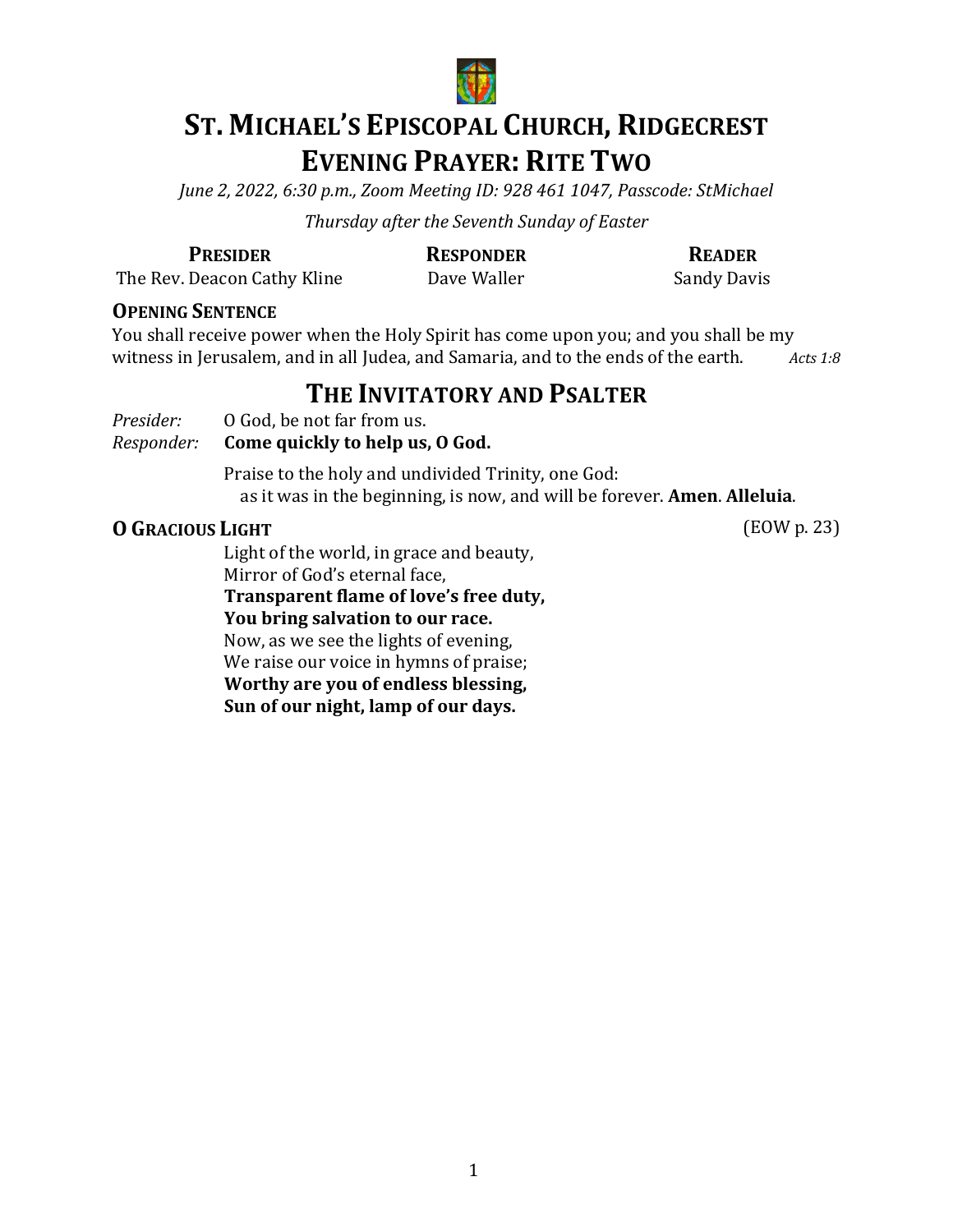

#### **PSALM APPOINTED** PSALM 101 (*BCP p. 730*)

THE PSALM APPOINTED IS PSALM 101: I will sing of mercy and justice; \* to you, O LORD, will I sing praises.

#### I will strive to follow a blameless course; oh, when will you come to me? \* I will walk with sincerity of heart within my house.

I will set no worthless thing before my eyes; \* I hate the doers of evil deeds; they shall not remain with me.

#### A crooked heart shall be far from me; \* **I** will not know evil.

Those who in secret slander their neighbors I will destroy;  $*$ those who have a haughty look and a proud heart I cannot abide.

#### My eyes are upon the faithful in the land, that they may dwell with me,  $*$ and only those who lead a blameless life shall be my servants.

Those who act deceitfully shall not dwell in my house,  $*$ and those who tell lies shall not continue in my sight.

#### I will soon destroy all the wicked in the land, \* that I may root out all evildoers from the city of the LORD.

Praise to the holy and undivided Trinity, one God: as it was in the beginning, is now, and will be forever. Amen.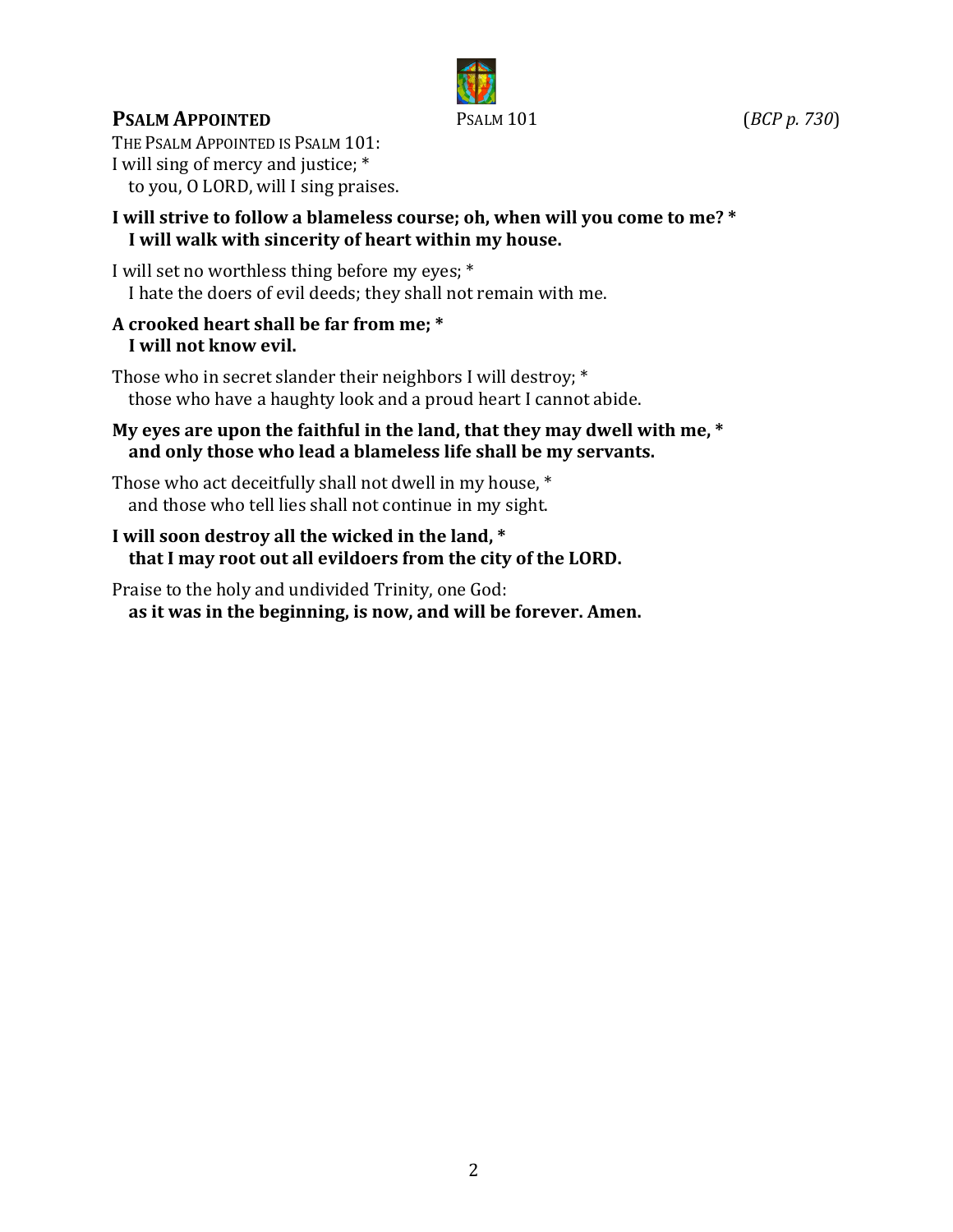

#### **THE FIRST READING** ZECHARIAH 4:1-14 SANDY DAVIS

A READING FROM THE PROPHET ZECHARIAH.

The angel who talked with me came again, and wakened me, as one is wakened from sleep. He said to me, "What do you see?" And I said, "I see a lampstand all of gold, with a bowl on the top of it; there are seven lamps on it, with seven lips on each of the lamps that are on the top of it. And by it there are two olive trees, one on the right of the bowl and the other on its left." I said to the angel who talked with me, "What are these, my lord?" Then the angel who talked with me answered me, "Do you not know what these are?" I said, "No, my lord." He said to me, "This is the word of the Lord to Zerubbabel: Not by might, nor by power, but by my spirit, says the Lord of hosts. What are you, O great mountain? Before Zerubbabel you shall become a plain; and he shall bring out the top stone amid shouts of 'Grace, grace to it!'" Moreover the word of the Lord came to me, saying, "The hands of Zerubbabel have laid the foundation of this house; his hands shall also complete it. Then you will know that the Lord of hosts has sent me to you. For whoever has despised the day of small things shall rejoice, and shall see the plummet in the hand of Zerubbabel. "These seven are the eyes of the Lord, which range through the whole earth."

Then I said to him, "What are these two olive trees on the right and the left of the lampstand?" And a second time I said to him, "What are these two branches of the olive trees, which pour out the oil through the two golden pipes?" He said to me, "Do you not know what these are?" I said, "No, my lord." Then he said, "These are the two anointed ones who stand by the Lord of the whole earth."

*Reader*: Hear what the Spirit is saying to God's people.<br>*Responder:* **Thanks be to God**. **Thanks be to God.** 

#### **THE SONG OF MARY** LUKE 1:46-55 (EOW p. 27)

*Presider and responder alternate by whole verse.* 

- My soul proclaims the greatness of the Lord, my spirit rejoices in you, O God my Savior;  $*$ for you have looked with favor on your lowly servant.
- **From this day all generations will call me blessed: \***

#### **you, the Almighty, have done great things for me, and holy is your Name.**

You have mercy on those who fear you \*

from generation to generation.

- **You have shown strength with your arm, \* and scattered the proud in their conceit,**
- Casting down the mighty from their thrones,  $*$ and lifting up the lowly.
- **You have filled the hungry with good things, \* and sent the rich away empty.**
- You have come to the help of your servant Israel, \* for you have remembered your promise of mercy,
- **The promise you made to our forebears, \***

#### **to Abraham and his children forever.**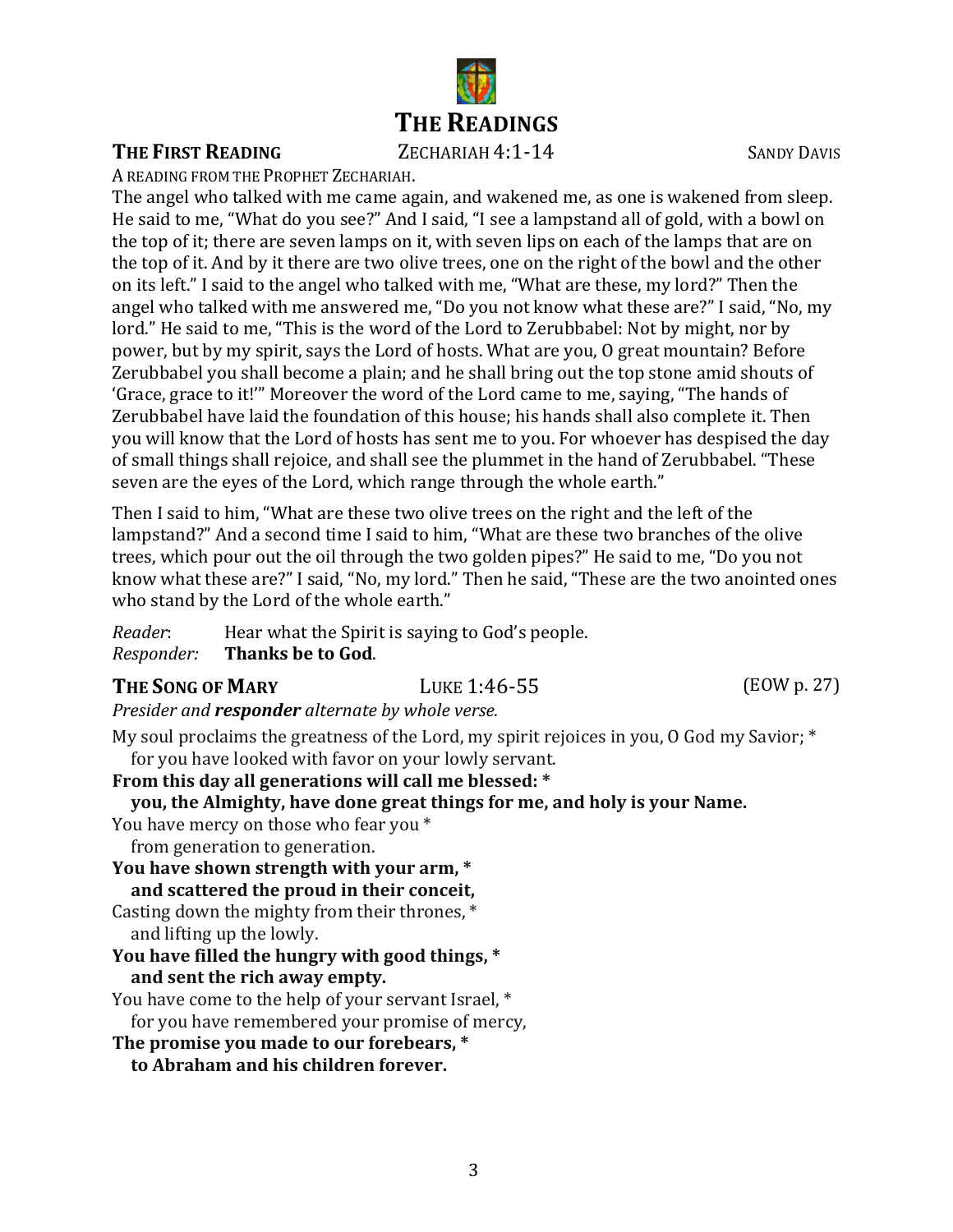#### **THE SECOND READING** MATTHEW 9:1-8 SANDY DAVIS

A READING FROM THE GOSPEL ACCORDING TO MATTHEW.

And after getting into a boat lesus crossed the sea and came to his own town.

And just then some people were carrying a paralyzed man lying on a bed. When Jesus saw their faith, he said to the paralytic, "Take heart, son; your sins are forgiven." Then some of the scribes said to themselves, "This man is blaspheming." But Jesus, perceiving their thoughts, said, "Why do you think evil in your hearts? For which is easier, to say, 'Your sins are forgiven,' or to say, 'Stand up and walk'? But so that you may know that the Son of Man has authority on earth to forgive sins"—he then said to the paralytic—"Stand up, take your bed and go to your home." And he stood up and went to his home. When the crowds saw it, they were filled with awe, and they glorified God, who had given such authority to human beings.

*Reader*: Hear what the Spirit is saying to God's people.<br>*Responder:* **Thanks be to God**. *Responder:* **Thanks be to God**.

#### **THE SONG OF SIMEON** LUKE 2:29-32 (BCP p. 120)

*Presider and responder alternate by whole verse.* 

Lord, you now have set your servant free \*

to go in peace as you have promised;

#### For these eyes of mine have seen the Savior, \* **whom you have prepared for all the world to see:**

A Light to enlighten the nations,  $*$ and the glory of your people Israel.

#### **Praise to the holy and undivided Trinity, one God: as it was in the beginning, is now, and will be forever. Amen.**

### **SCRIPTURE DISCUSSION**

### **APOSTLES' CREED** *(BCP p. 120)*

I believe in God, the Father almighty, creator of heaven and earth; I believe in Jesus Christ, his only Son, our Lord. He was conceived by the power of the Holy Spirit and born of the Virgin Mary. He suffered under Pontius Pilate, was crucified, died, and was buried. He descended to the dead. On the third day he rose again. He ascended into heaven, and is seated at the right hand of the Father. He will come again to judge the living and the dead. I believe in the Holy Spirit, the holy catholic Church, the communion of saints, the forgiveness of sins

the resurrection of the body, and the life everlasting. Amen.

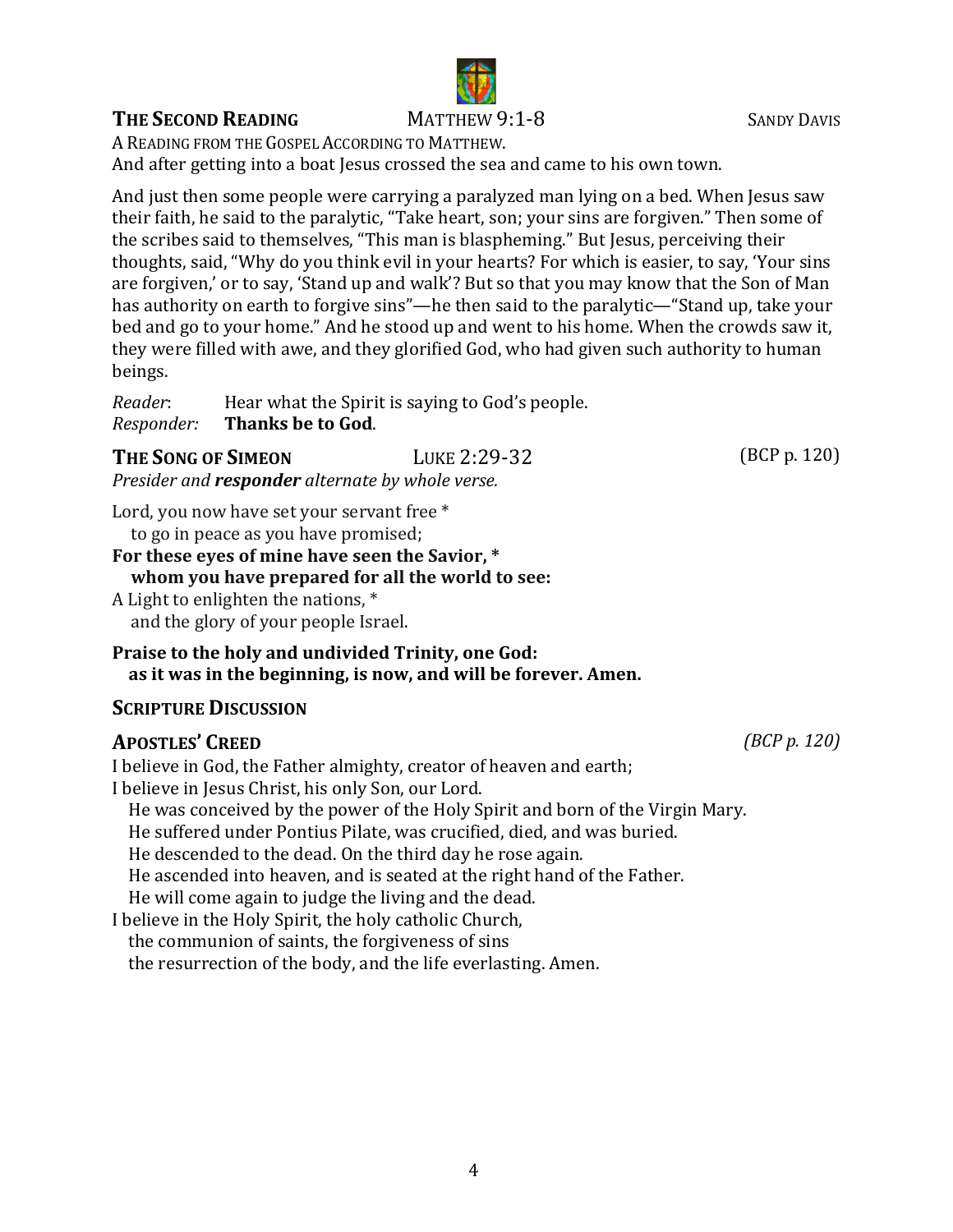

5

*Presider:* God be with you.<br>*Responder:* **And also with you.** *Responder:* **And also with you.** *Presider:* Let us pray.

Our Father, who art in heaven, hallowed be thy Name, thy kingdom come, thy will be done, on earth as it is in heaven. Give us this day our daily bread. And forgive us our trespasses, as we forgive those who trespass against us. And lead us not into temptation, but deliver us from evil. For thine is the kingdom, and the power, and the glory, for ever and ever. **Amen**.

## **SUFFRAGES A** *(BCP p. 121)*

- V. Show us your mercy, O Lord;
- R. And grant us your salvation.
- V. Clothe your ministers with righteousness;
- R. Let your people sing with joy.
- V. Give peace, O Lord, in all the world;
- R. For only in you can we live in safety.
- V. Lord, keep this nation under your care;
- R. And guide us in the way of justice and truth.
- V. Let your way be known upon earth;
- R. Your saving health among all nations.
- V. Let not the needy, O Lord, be forgotten;
- R. Nor the hope of the poor be taken away.
- V. Create in us clean hearts, O God;
- R. And sustain us by your Holy Spirit.

## **THE COLLECT OF THE DAY** SEVENTH SUNDAY OF EASTER (*BCP p.* 226)

O God, the King of glory, you have exalted your only Son Jesus Christ with great triumph to your kingdom in heaven: Do not leave us comfortless, but send us your Holy Spirit to strengthen us, and exalt us to that place where our Savior Christ has gone before; who lives and reigns with you and the Holy Spirit, one God, in glory everlasting. **Amen**.

## **A COLLECT** FOR THE PRESENCE OF **CHRIST** (*BCP p.* 124)

Lord Jesus, stay with us, for evening is at hand and the day is past; be our companion in the way, kindle our hearts, and awaken hope, that we may know you as you are revealed in Scripture and the breaking of bread. Grant this for the sake of your love. **Amen**.

## **A PRAYER FOR MISSION** (*BCP p.* 124)

O God and Father of all, whom the whole heavens adore: Let the whole earth also worship you, all nations obey you, all tongues confess and bless you, and men and women everywhere love you and serve you in peace; through Jesus Christ our Lord. **Amen**.

*Presider:* Are there any prayers or thanksgivings you wish to offer? *The people may offer their intercessions and thanksgivings.*